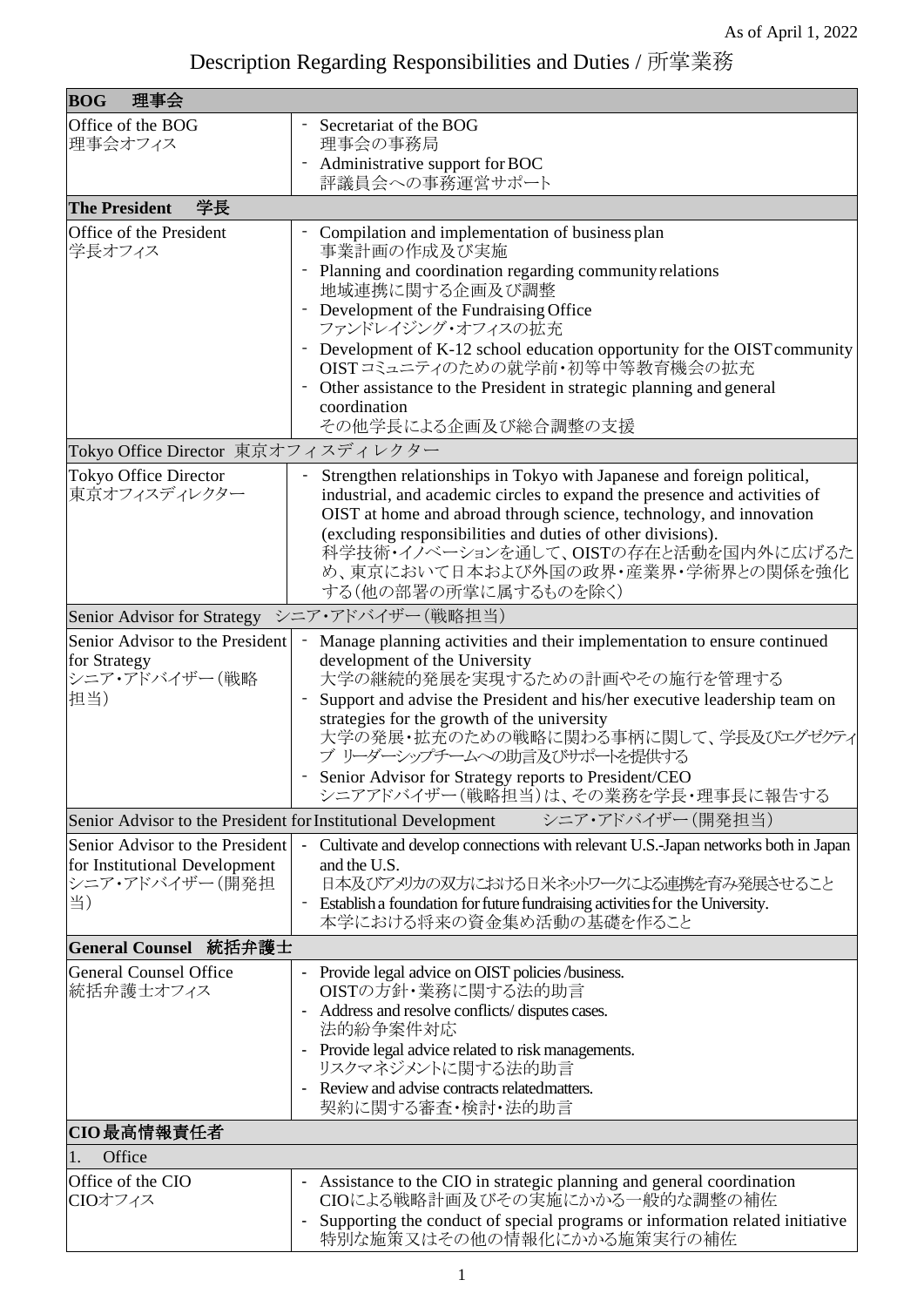| <b>CISO</b><br>最高情報セキュリティー責任者                           |                                                                                                                                                                                                                                                                                                                                                                                                                                                                                                |  |
|---------------------------------------------------------|------------------------------------------------------------------------------------------------------------------------------------------------------------------------------------------------------------------------------------------------------------------------------------------------------------------------------------------------------------------------------------------------------------------------------------------------------------------------------------------------|--|
| Section<br>1.                                           |                                                                                                                                                                                                                                                                                                                                                                                                                                                                                                |  |
| <b>Information Security Section</b><br>情報セキュリティセクション    | - Develop, implement and update university-wide information security<br>policies and procedures<br>大学全体の情報セキュリティポリシーと手続きの開発、実装、更新<br>Develop, manage, and maintain information security training programs for<br>all members of the University<br>大学のすべてのメンバーのための情報セキュリティトレーニングプログラム<br>の開発、管理、及び維持<br>Investigate any information security breaches, act, and report breaches to<br>the President, CIO and executive management<br>あらゆる情報セキュリティ侵害、行動、及び違反を調査し、学長、最高情報責任<br>者(CIO)及びエグゼクティブに報告 |  |
| 最高コンプライアンス責任者<br><b>CCO</b>                             |                                                                                                                                                                                                                                                                                                                                                                                                                                                                                                |  |
| Office of the CCO<br>最高コンプライアンス責任者オフ<br>イス              | - Development of Annual Internal Audit Plan<br>年次内部監査計画の策定<br>Implementation of Internal Audit activities<br>内部監査の実施<br>- Report to the CEO / (Senior Executives) on the result of Internal Audit<br>学長・経営幹部への内部監査結果の報告<br>- Exchange of opinions with OIST Auditors on corporate and operational risk<br>経営・業務運営リスクに関するOIST 監事との意見交換                                                                                                                                                          |  |
| オンブズパーソン<br>Ombudsperson                                |                                                                                                                                                                                                                                                                                                                                                                                                                                                                                                |  |
| Ombuds Office<br>オンブズ・パーソンオフィス                          | Support the Ombudsperson in providing assistance to employees and<br>students who have concerns arising from their work or studies at OIST<br>何らかの心配事項を有する本学の職員、学生に対するオンブズパーソンに<br>よるサポートの提供の支援                                                                                                                                                                                                                                                                                                |  |
| Secretary General 事務局長                                  |                                                                                                                                                                                                                                                                                                                                                                                                                                                                                                |  |
| Office<br>1.                                            |                                                                                                                                                                                                                                                                                                                                                                                                                                                                                                |  |
| Office of the Secretary General<br>事務局長 オフィス            | Support the Secretary General in providing oversight and coordination of all non-<br>academic administrative matters<br>事務局長による統括及び総合調整の支援<br>Risk Management (Risk Management Committee, Business Continuity<br>Plan)<br>リスク管理(リスク管理委員会、事業継続計画)<br><b>Compilation of Business Plan</b><br>事業計画のとりまとめ<br><b>Managers Committee</b><br>マネジャーズ・コミッティ<br><b>Administration Review Committee</b><br>管理運営検討委員会                                                                                      |  |
| Sections<br>2.                                          |                                                                                                                                                                                                                                                                                                                                                                                                                                                                                                |  |
| <b>Governmental Relations</b><br>Section<br>政府機関関係セクション | Governmental relations on evaluation of institutional performance<br>法人の実績評価に係る政府との調整に関すること<br>Other governmental relations<br>その他政府機関との連絡調整                                                                                                                                                                                                                                                                                                                                                   |  |
| <b>Rules and Compliance Section</b><br>法令・コンプライアンスセクショ  | - Policies, Rules and Procedures<br>基本方針・ルール・手続き<br>- Information disclosure<br>情報公開<br>- Personal information protection<br>個人情報保護<br>Official seals<br>公印管理<br>- Document management<br>文書管理                                                                                                                                                                                                                                                                                                 |  |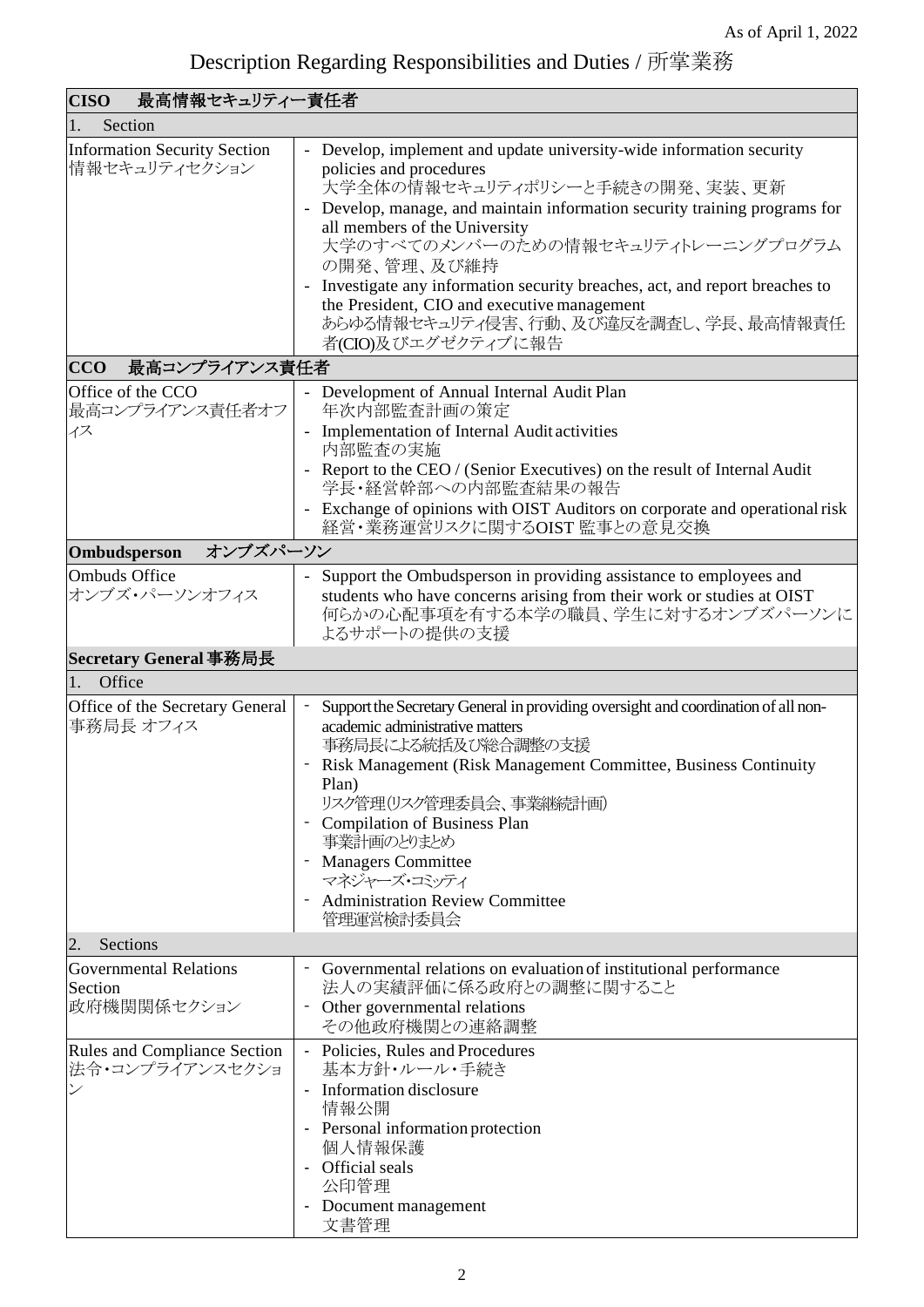|                                              | - Compliance Management (Promotion and awareness building activities,<br>Support for problem solving)                                                                                              |
|----------------------------------------------|----------------------------------------------------------------------------------------------------------------------------------------------------------------------------------------------------|
|                                              | コンプライアンスに関する管理(推進、課題の解決支援)<br>Management of Conflict of Interest                                                                                                                                   |
|                                              | 利益相反の管理<br>- Management of External Professional Activities                                                                                                                                        |
|                                              | 兼業・副業の管理<br>- Management of Security Export Control<br>安全保障輸出の管理                                                                                                                                   |
| <b>Internal Audit Section</b><br>内部監査セクション   | Misconduct and Whistle-blowing handling (Non-compliance: Contact Point,<br>Investigation and others)<br>不正行為及び内部通報に関する対応<br>Assistance to the CCO's Internal Audit activities                      |
|                                              | 最高コンプライアンス責任者による内部監査活動の支援                                                                                                                                                                          |
| Provost プロボスト                                |                                                                                                                                                                                                    |
| Research Support Division (RSD) 研究支援ディビジョン   |                                                                                                                                                                                                    |
| Office<br>$\overline{1}$ .                   |                                                                                                                                                                                                    |
| Office of the Provost<br>プロボストオフィス           | - Assistance to the Provost in strategic planning and general coordination<br>プロボストによる企画及び総合調整の支援                                                                                                  |
|                                              | Coordination of allocation and use of research resources.<br>研究資源の配分や利用の調整                                                                                                                         |
|                                              | Management of information about research resources.<br>研究資源に関する情報の管理                                                                                                                               |
|                                              | - Coordination and support on start-up and closing of researchunits.<br>研究ユニットの新規立ち上げ及び閉鎖の支援及び調整                                                                                                   |
|                                              | - Archive of research record, data, and research materials.<br>研究記録とデータ、研究試料の保管                                                                                                                    |
|                                              | - Allocation and execution management of research budget including CAPEX<br>研究予算の配分、執行管理(CAPEX に関することを含む)                                                                                          |
|                                              | - Budget request of research budget<br>研究予算の概算要求                                                                                                                                                   |
|                                              | - Provision of general administrative support to Provost<br>プロボストに対する庶務業務の支援                                                                                                                       |
|                                              | Implementation of projects to secure or improve research operation<br>研究オペレーションの安定化、改善に関するプロジェクトの実施                                                                                                |
|                                              | Provision of support for agreements with external academic partners<br>(research collaboration agreement, material transfer agreement (MTA), etc.)<br>外部学術機関との契約締結の支援(共同研究契約、研究試料提供契約<br>$(MTA)$ 等 |
|                                              | Assistance to Provost in interdepartmental coordination between the Dean<br>of Graduate School, the Dean of Faculty Affairs and the Dean of Research<br>プロボストによる研究科長、教員担当学監及び研究担当ディーン間の調整<br>の支援   |
| 2.1 Research Support Sections                | 研究支援セクション                                                                                                                                                                                          |
| <b>Animal Resources Section</b><br>実験動物セクション | Provision of animal care (rodent; mice and rats, Zebra Finch, Xenopus, and<br>Zebra Fish)<br>実験動物(マウス・ラット、ゼブラフィンチ、アフリカツメガエル、ゼブラフィッ<br>シュ)の飼育管理                                                     |
|                                              | Management of animal facility<br>実験動物施設の管理                                                                                                                                                         |
|                                              | Maintenance of breeding colony for genetically modified animals (mating -                                                                                                                          |
|                                              | genotyping)<br>遺伝子組換え動物のコロニーの維持管理(交配からGenotyping まで)                                                                                                                                               |
|                                              | Provision of research support for MRI, behavior tests apparatus (planning -                                                                                                                        |
|                                              | date analysis)<br>MRI、行動実験機器の研究計画(作成支援からデータ解析まで)に対する<br>研究支援                                                                                                                                       |
|                                              | Secretariat for Animal Care and Use Committee/ Pre-review of application                                                                                                                           |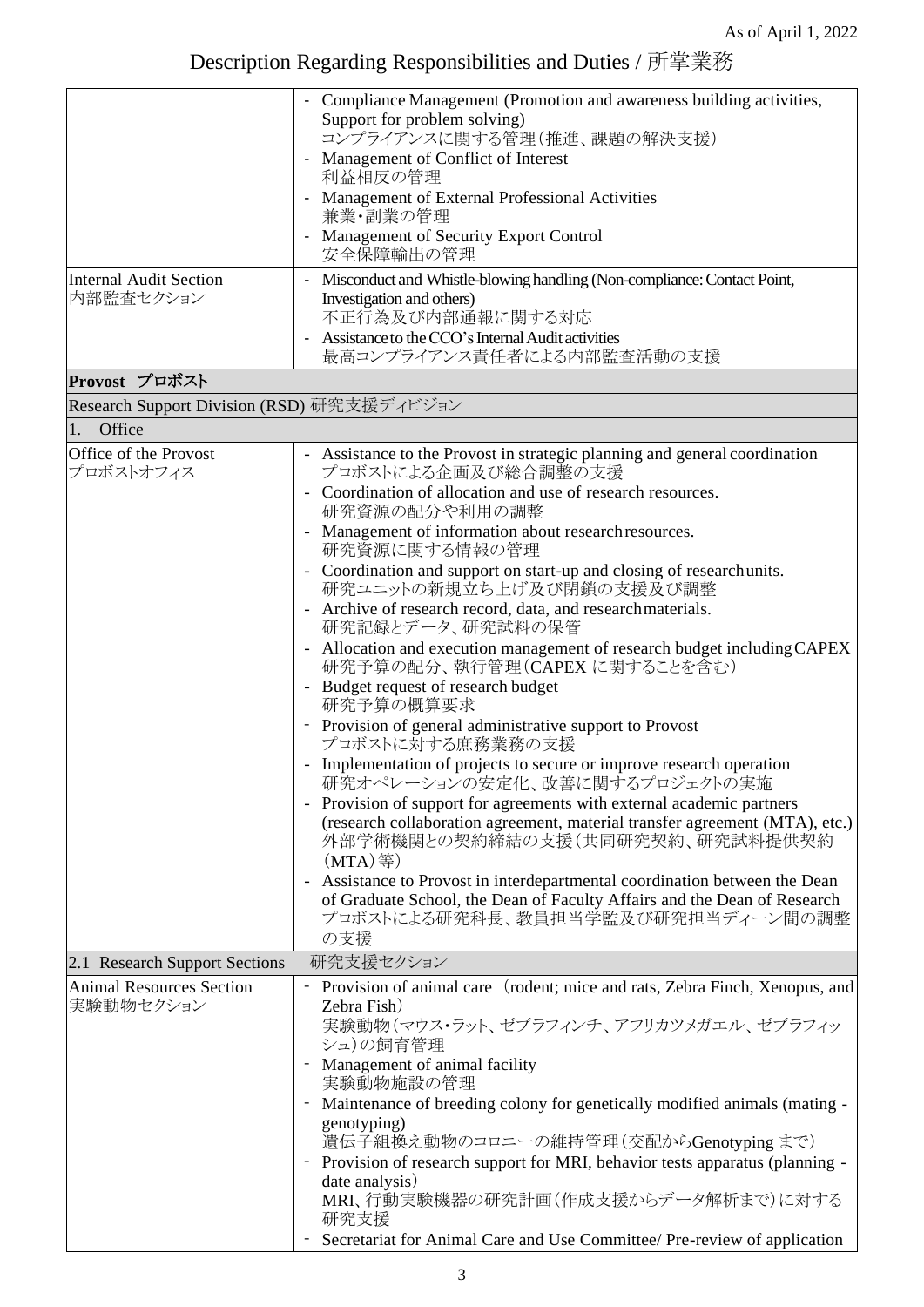|                                                                 | for animal experiments<br>動物実験申請書の予備審査及び動物実験委員会事務局                                                                                                                                                                                                                                                                                                                                                                                                                                                                                                                                                                                                                                                                                     |
|-----------------------------------------------------------------|----------------------------------------------------------------------------------------------------------------------------------------------------------------------------------------------------------------------------------------------------------------------------------------------------------------------------------------------------------------------------------------------------------------------------------------------------------------------------------------------------------------------------------------------------------------------------------------------------------------------------------------------------------------------------------------------------------------------------------------|
| <b>Sequencing Section</b><br>シーケンシングセクション                       | Provision of sequencing services using massively-parallel sequencers and<br>$\overline{\phantom{a}}$<br>realtime single-molecule sequencers<br>超並列シーケンサーおよびリアルタイム1分子シーケンサーを用いたシーケ<br>ンスサービス<br>Management of genetic analysis resources                                                                                                                                                                                                                                                                                                                                                                                                                                                                                                |
|                                                                 | 遺伝子解析資源の管理・運営                                                                                                                                                                                                                                                                                                                                                                                                                                                                                                                                                                                                                                                                                                                          |
| Scientific Imaging Section<br>イメージングセクション                       | Management of common imaging equipment and facilities for light<br>microscopy, electron microscopy, etc.<br>電子顕微鏡、光学顕微鏡など、共用のイメージング機器及び施設の管理、<br>運営<br>Provision of technical support for the researchers and students on imaging<br>(including consultation, training, sample preparation, data acquisition, data<br>analysis, etc.)<br>研究者及び学生を対象とした、イメージングに係る技術的支援(相談、研<br>修、サンプル調製、データ取得、データ解析等)                                                                                                                                                                                                                                                                                                                                   |
| <b>Instrumental Analysis Section</b><br>機器分析セクション               | Management of common instrumental analysis equipment and facilities for<br>mass spectrometry, NMR spectroscopy, lab automation, flowcytometry, etc.<br>質量分析、NMR、自動サンプル調整、フローサイトメトリーなど、共用の分析<br>機器と施設の管理、運営<br>Provision of technical support for the researchers and students on<br>instrumental analysis (including consultation, training, sample preparation,<br>data acquisition, data analysis, etc.)<br>研究者及び学生を対象とした、機器分析に係る技術的支援(相談、研修、<br>サンプル調製、データ取得、データ解析等)                                                                                                                                                                                                                                                                |
| <b>Engineering Section</b><br>エンジニアリングセクション                     | Provision of mechanical engineering support (design, manufacturing<br>assembly, inspection)<br>機械技術(設計、加工、組み立て、検査)の支援<br>Provision of cryogenics technology and vacuum technology support<br>低温技術及び真空技術の支援<br>Provision of microfabrication support (coating, lithography)<br>マイクロファブリケーション(成膜、リソグラフィー)の支援<br>- Provision of nanofabrication support<br>ナノファブリケーション支援<br>- Provision of material analysis support (XPS, AFM, FTIR, FIB-SEM,<br>PPMS, ellipsometer)<br>材料分析 (XPS, AFM, FTIR, FIB-SEM, PPMS, ellipsometer) の支援<br>- Provision of electrical/electronic engineering support (design,<br>manufacturing, assembly, inspection)<br>電気·電子工学(設計、加工、組み立て、検査)の支援<br>Management and operational trainings of the resources above. |
| <b>Environmental Informatics</b><br>Section<br> 環境インフォマティクスセクショ | 上記に関連する研究資源の管理及び操作研修<br>Provision of technical support for land-based environmental data collection,<br>data analysis and data storage<br>陸域の環境データの収集、解析、保存に関する技術的な支援<br>Collate land, sea and satellite data<br>陸域、海域、衛星情報の照合<br>- Management of environmental data archive<br>環境データアーカイブの管理<br>- Opening data to the public<br>データの公開<br>- Maintenance and management of Okinawa Environmental Observation<br>Network (OKEON) website<br>OKEON 美ら森プロジェクトのウェブサイトの維持管理                                                                                                                                                                                                                                                                 |
| <b>Environmental Science Section</b><br>環境科学セクション               | Provision of support for terrestrial field work<br>$\overline{\phantom{a}}$<br>陸域におけるフィールドワーク支援<br>Maintenance and management of common equipment for terrestrial                                                                                                                                                                                                                                                                                                                                                                                                                                                                                                                                                                      |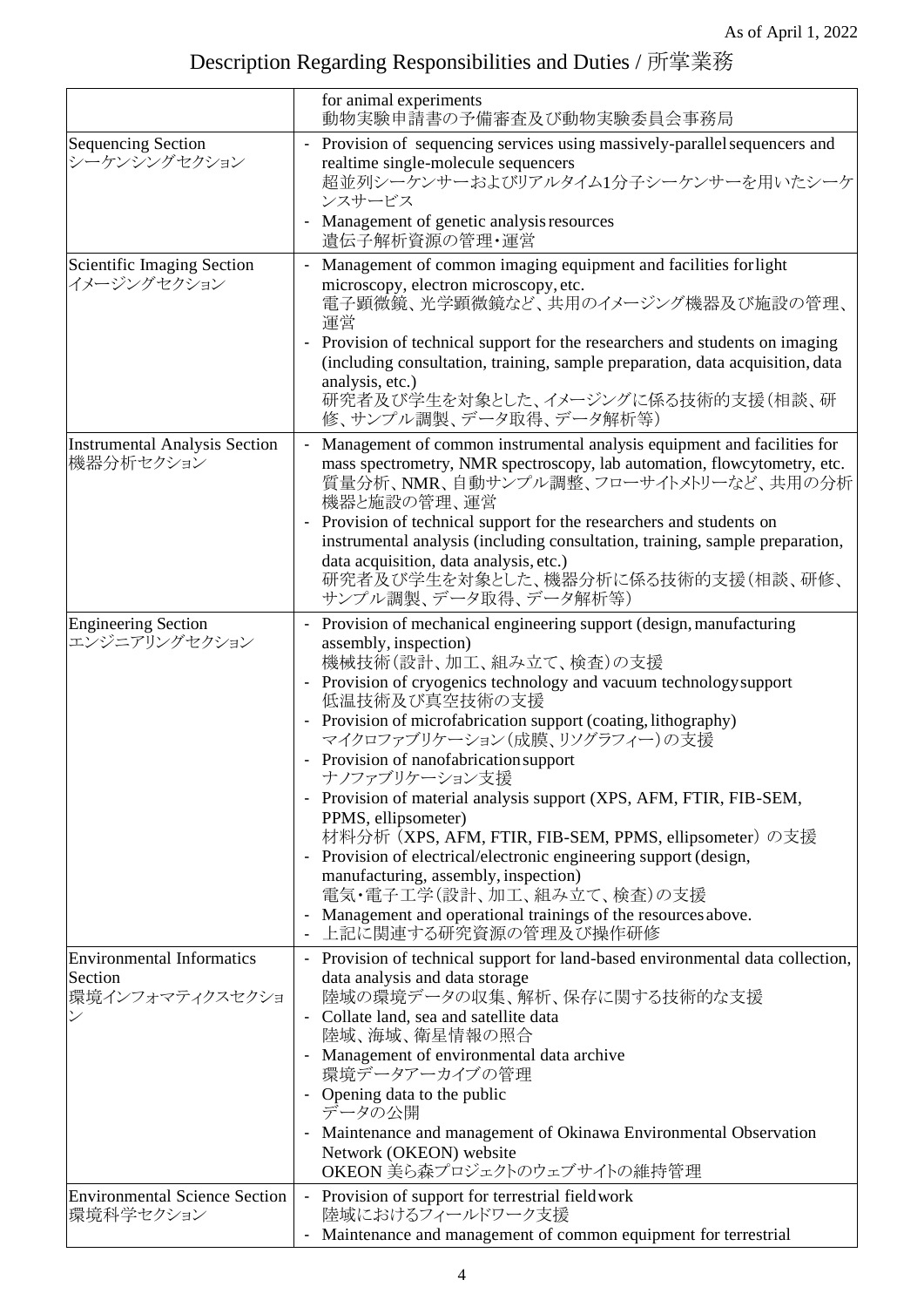|                                                 | fieldwork                                                                                                                   |
|-------------------------------------------------|-----------------------------------------------------------------------------------------------------------------------------|
|                                                 | 陸域フィールドワークに関する共通機器の維持管理<br>- Develop, manage, and facilitate use of the Okinawa Environmental                               |
|                                                 | <b>Observation Network (OKEON)</b>                                                                                          |
|                                                 | OKEON 美ら森プロジェクトの開発、運営及び活用                                                                                                   |
|                                                 | Maintenance and management of equipment for OKEON<br>OKEON 美ら森プロジェクト観測機器の維持管理                                               |
|                                                 | Execute and manage long-term data collection and sample storage for<br><b>OKEON</b>                                         |
|                                                 | OKEON 美ら森プロジェクトのための長期的なデータ収集及び試料コレク<br>ションの管理及び保管                                                                           |
|                                                 | Contribution to the sustainable development of Okinawan communities                                                         |
|                                                 | utilizing OKEON data, human resources, and collaborative networks<br>OKEON 美ら森プロジェクトのデータや人材、協働ネットワークを活用した<br>沖縄社会の持続的発展への貢献 |
| <b>Marine Science Section</b><br>海洋科学セクション      | Operation of OIST Marine Science Station<br>OIST マリンサイエンスステーションの運営                                                          |
|                                                 | Maintenance and management of marine observatory systems<br>海洋観測システムの維持管理                                                   |
|                                                 | Maintenance and management of other common equipment for marine<br>science research                                         |
|                                                 | その他の海洋科学研究に関する共通機器の維持管理                                                                                                     |
|                                                 | Provision of field work support for marine science research<br>海洋科学研究に関するフィールドワーク支援                                         |
| Scientific Computing &<br>Data Analysis Section | Management of scientific computing resources<br>$\overline{\phantom{a}}$<br>科学技術計算資源の管理                                     |
| 科学計算・データ解析セクショ                                  | - Provision of advanced high performance computing and research storage                                                     |
|                                                 | resources<br>最先端の高性能コンピューティングや研究ストレージリソースの提供                                                                                |
|                                                 | Provision of end-to-end consultancies and infrastructure to long and short                                                  |
|                                                 | term research projects<br>長期及び短期の研究プロジェクトに対する終始一貫したコンサルティング<br>及びインフラストラクチャの提供                                              |
|                                                 | Provision of support, training and scientific computing documentation to<br>OIST users                                      |
|                                                 | OIST ユーザーへのユーザーサポート、研修、科学計算のドキュメント提供                                                                                        |
|                                                 | Acquisition and management of free and licensed scientific software on the                                                  |
|                                                 | computing system<br>コンピューターシステムに用いる商用及び無償の科学計算用ソフトウェアの                                                                      |
|                                                 | 取得と管理                                                                                                                       |
| 2.2 Conference and Workshop カンファレンス・ワークショップ     |                                                                                                                             |
| Conference and Workshop<br>Section              | - Workshop organization<br>ワークショップ支援                                                                                        |
| カンファレンス・ワークシ                                    | - Conference organization                                                                                                   |
| ョップ・セクション                                       | カンファレンス支援                                                                                                                   |
|                                                 | 2.3 Occupational Health and Safety/Research safety 労働安全衛生/研究安全                                                              |
| Occupational Health and Safety<br>Section       | Operational support for safety-related committees<br>$\overline{\phantom{a}}$<br>安全に関する委員会の運営支援                             |
| 安全衛生セクション                                       | Advise, instruct, inspect and report on research health and safety<br>研究に関する安全衛生の助言・指導及び調査報告                                |
|                                                 | Provision of general training and educational materials on research safety<br>研究安全に関する一般研修及び教材の提供                           |
|                                                 | Advise, instruct, inspect and report on chemical management status<br>化学物質の管理状況の助言·指導及び調査報告                                 |
|                                                 | Management of laboratory waste and advise, instruct, inspect and report on                                                  |
|                                                 | waste disposal<br>実験廃棄物の管理及び分別排出に係る助言・指導及び調査報告                                                                              |
|                                                 | Advise, instruct, inspect and report on biosafety                                                                           |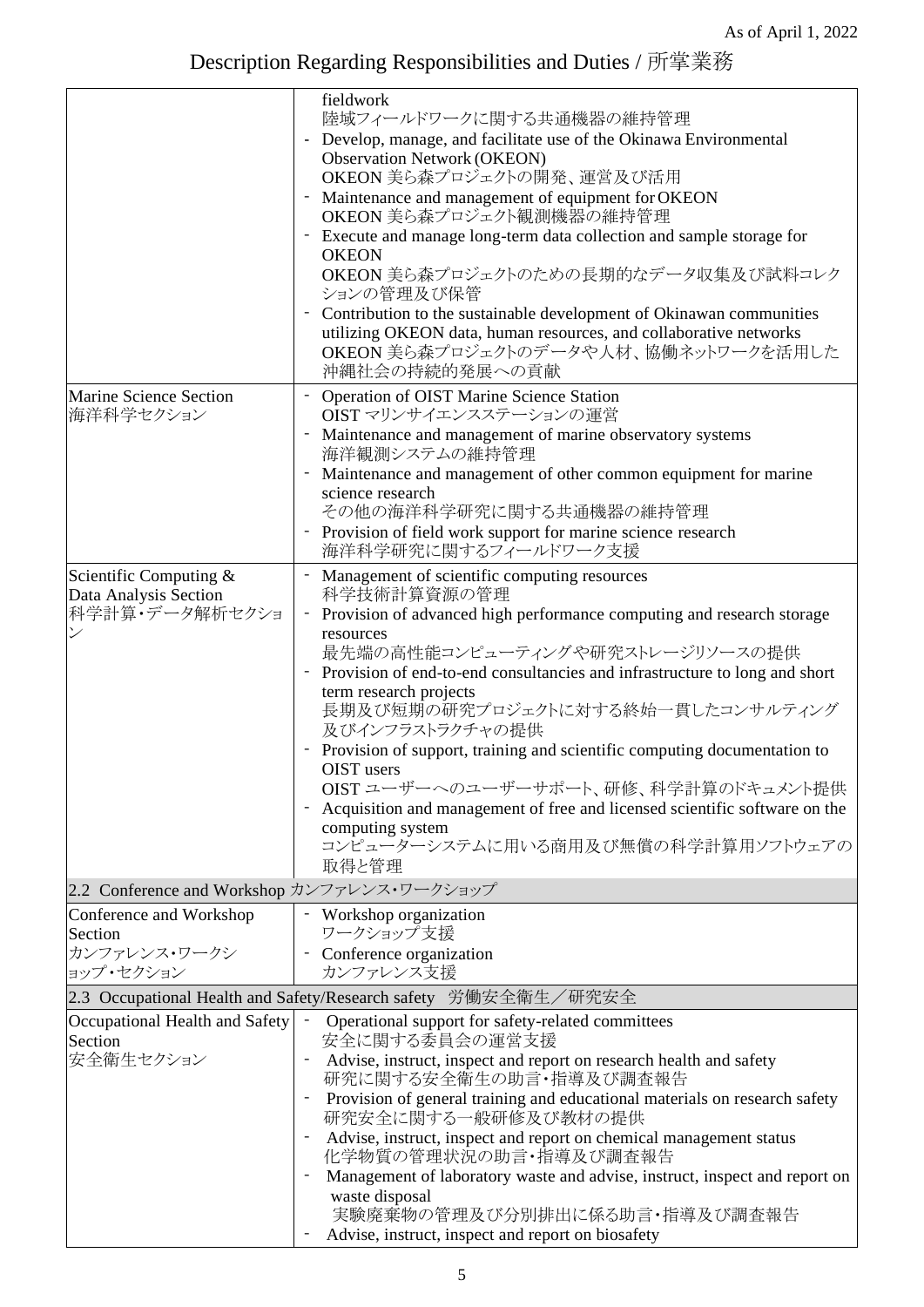|                                                             | バイオセーフティに関する助言・指導及び調査報告                                                                                                                                         |
|-------------------------------------------------------------|-----------------------------------------------------------------------------------------------------------------------------------------------------------------|
|                                                             | Supervision on prevention of radiation hazards and advise, instruct, inspect                                                                                    |
|                                                             | and report on radioactive material management<br>放射線障害防止に関する監督及び放射性物質の管理に関する助言・指<br>導及び調査報告                                                                     |
|                                                             | Operation of radioisotope facilities<br>放射性同位元素施設の運営                                                                                                            |
|                                                             | Advise, instruct, inspect and report on research field work<br>野外研究活動の安全に関する助言・指導及び調査報告                                                                         |
|                                                             | Research related working environment measurement<br>研究に関する作業環境測定                                                                                                |
|                                                             | Management of human subjects research<br>人対象研究の管理                                                                                                               |
| <b>Health Center</b><br>保健センター                              | Management and implementation of health checkup and stress check<br>健康診断及びストレスチェックの実行管理                                                                         |
|                                                             | School health<br>学校保健                                                                                                                                           |
|                                                             | Health consultation, first aid, referring to external medical facilities<br>健康相談·応急処置·外部医療機関紹介                                                                  |
|                                                             | Hygiene management<br>衛生管理                                                                                                                                      |
|                                                             | On campus emergency response and its preparation<br>構内緊急時対応及びその備え                                                                                               |
| 2.4 Welfare 福祉                                              |                                                                                                                                                                 |
| Clinic<br>クリニック                                             | - Medical examination, diagnose and treatment<br>診療に関すること                                                                                                       |
| Dean of Research 研究担当ディーン                                   |                                                                                                                                                                 |
| Office<br>1.                                                |                                                                                                                                                                 |
| Office of the Dean of Research<br>研究担当ディーンオフィス              | - Assistance to the Dean of Research in strategic planning and general<br>coordination<br>研究担当ディーンによる企画及び総合調整の支援                                                |
|                                                             | Managing and coordinating projects relating to networking activities with<br>other universities and research institutions.<br>学術関係に関する他大学および研究機関とのネットワーク構築に関するプ |
|                                                             | ロジェクトの管理及びコーディネート                                                                                                                                               |
| $\overline{2}$ .<br>Sections                                |                                                                                                                                                                 |
| <b>Grants and Research</b><br><b>Collaborations Section</b> | - Provision of support for pre-award process for external grant application<br>外部研究資金獲得前の応募の支援                                                                  |
| 外部研究資金セクション                                                 | - Provision of support for post award process for external grant management<br>外部研究資金獲得後の実施の支援                                                                  |
|                                                             | Appropriate operation and management of public research funds<br>公的研究費の適正な運営管理                                                                                  |
|                                                             | Provision of support for post award administration of post doc research                                                                                         |
|                                                             |                                                                                                                                                                 |
|                                                             | fellow<br>学術研究助成機関に採用された特別研究員の受け入れ支援                                                                                                                            |
| <b>Dean of the Graduate School</b>                          | 研究科長                                                                                                                                                            |
| Office<br>1.                                                |                                                                                                                                                                 |
| Office of the Dean of the                                   | Assistance to the Dean of the Graduate School in strategic planning and                                                                                         |
| Graduate School<br>研究科長オフィス                                 | general coordination<br>研究科長による企画及び総合調整の支援                                                                                                                      |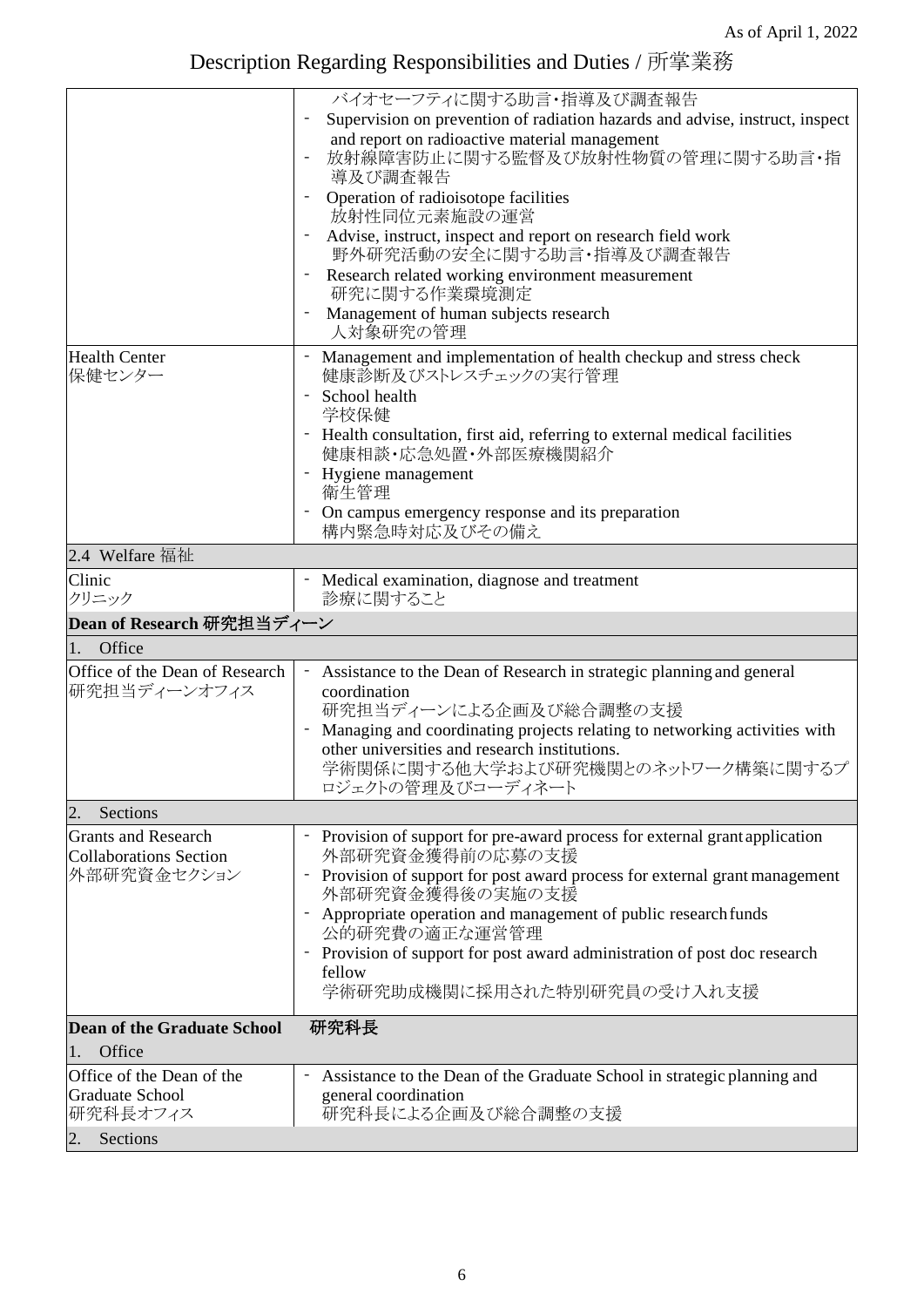| <b>Academic Affairs Section</b><br>教務セクション |                          | - Provide course advising<br>履修指導                                                                            |
|--------------------------------------------|--------------------------|--------------------------------------------------------------------------------------------------------------|
|                                            |                          | Organize Academic Mentors<br>アカデミック・メンターに関する事務                                                               |
|                                            |                          | Manage course enrollment                                                                                     |
|                                            |                          | 履修登録・管理Organize thesis supervision                                                                           |
|                                            |                          | 研究指導に関する事務                                                                                                   |
|                                            |                          | Monitor the academic progress of students<br>学生の学業進捗管理                                                       |
|                                            |                          | Coordinate conduct of course assessment and manage results<br>成績評価に関する調整及び管理                                 |
|                                            |                          | - Coordinate the examination process                                                                         |
|                                            |                          | 試験に関する手続き及び調整                                                                                                |
|                                            |                          | - Determine the results of PhD candidatures<br>博士号授与者の確定                                                     |
|                                            |                          | Administer graduation requirements and the award of degrees<br>課程修了要件及び学位授与に関する事務                            |
|                                            |                          | Participate in the formulation of academic policies<br>教育方針策定への参画                                            |
|                                            |                          | Facilitate an Early Program for full-time PhD student (also known as Gap                                     |
|                                            |                          | program)<br>博士課程学生準備プログラム (通称Gapプログラム) のサポート                                                                 |
|                                            |                          | Manage desk allocation<br>デスクの割当・管理                                                                          |
|                                            |                          | Provide secretariat for academic committees<br>教育に係る委員会の事務局業務                                                |
| <b>Student Affairs Section</b>             |                          | Implement policies on issues broadly affecting students, including travel,                                   |
| 学生支援セクション                                  |                          | financial support, and other welfare<br>学生に広く関わる事項(旅費支援、経済的支援、その他福利厚生を含む)<br>に関する基本方針の実施                     |
|                                            |                          | Provide supporting services for students                                                                     |
|                                            |                          | 学生に対する支援サービスの提供<br>Provide orientation to life in Okinawa and Japan for new students                         |
|                                            |                          | 沖縄及び日本で生活する新入生のためのオリエンテーションの提供<br>Disseminate information and advice to students concerning scholarships and |
|                                            |                          | financial support                                                                                            |
|                                            |                          | 奨学金及び経済的支援に関する情報の提供及び助言                                                                                      |
|                                            |                          | Administer student financial support and scholarships<br>経済的支援及び奨学金に関する事務                                    |
|                                            |                          | Administer student welfare services<br>学生の福利厚生に関する事務                                                         |
|                                            |                          | Administer all travels related to the Graduate School                                                        |
|                                            |                          | 研究科全体の旅費支援に関する事務                                                                                             |
| Admissions and Registrar<br>Section        |                          | Administer the process of admission<br>入試に係る事務                                                               |
| アドミッション・レジストラセクショ                          |                          | Administer registration and enrolment of students<br>学籍簿登録                                                   |
|                                            |                          | - Provide secretariat for the Admissions Committee<br>入学者選抜委員会の事務局業務                                         |
|                                            |                          | - Prepare and maintain database systems<br>データベースシステムの構築及び維持管理                                               |
|                                            |                          | - Administer and monitor student transcripts and certificates                                                |
|                                            |                          | 学生の各種証明書(成績証明書等)の管理事務                                                                                        |
|                                            |                          | Respond to Graduate School reporting and evaluation<br>大学院に関する各種報告書及び評価対応業務                                  |
| Curriculum and Programs<br>Section         | $\overline{\phantom{a}}$ | Administer the delivery of the academic programs of the Graduate School<br>大学院教育プログラムの提供                     |
| カリキュラム・プログラムセクショ                           |                          | - Develop and administer curriculum design and content                                                       |
|                                            |                          | カリキュラムの編成・内容の開発及び管理                                                                                          |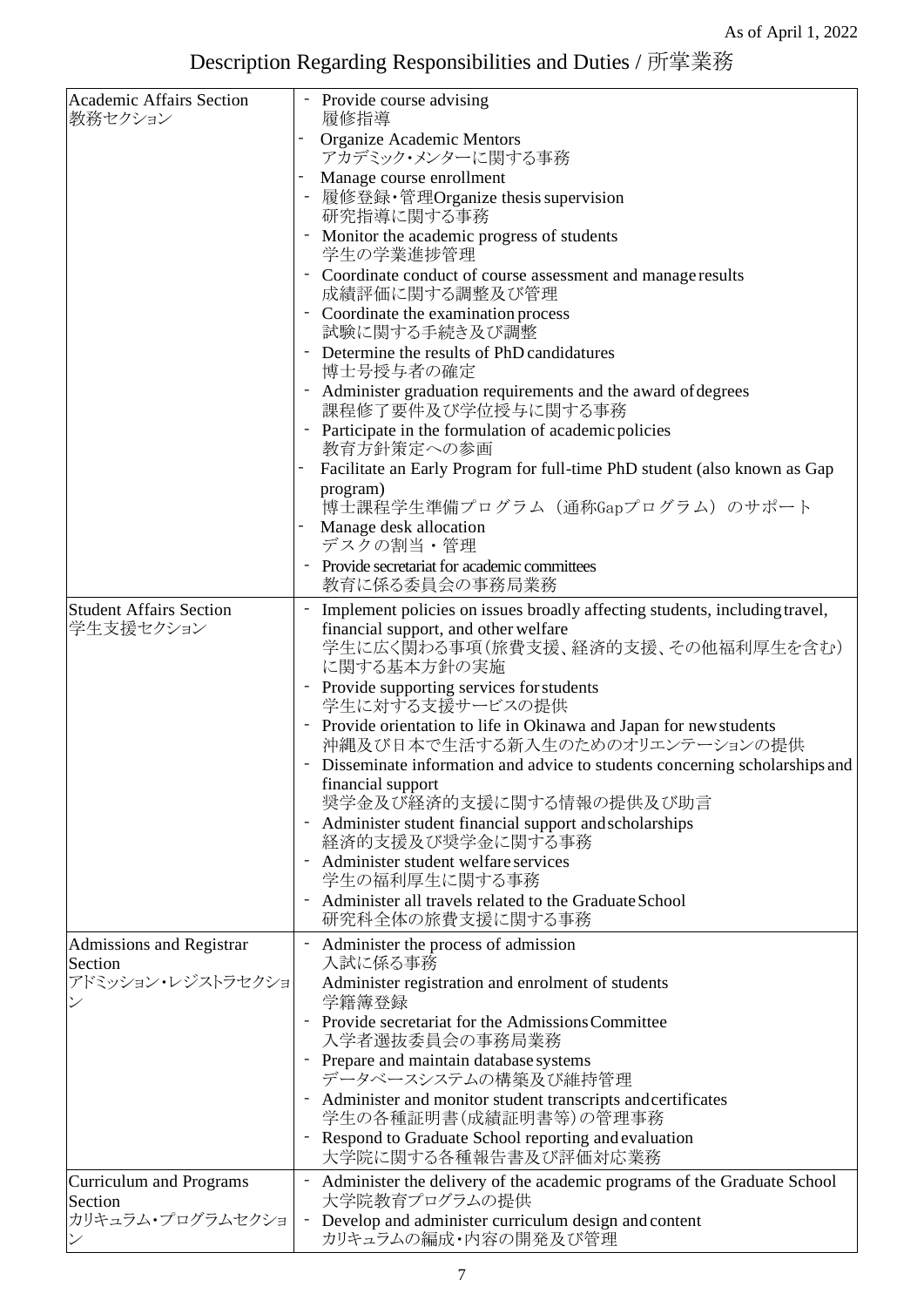| <b>External Engagement Section</b><br>学外エンゲージメントセクション                       | - Administer independent study and special topics<br>授業科目「Independent Study」及び「Special Topics」の管理<br>Approve and monitor off-campus, online, and distance education<br>学外コース、オンライン・コース、遠隔教育コースの承認及び管理<br>- Approve external credit transfer<br>学外単位の認定<br>- Design curriculum for new programs<br>新規プログラムのカリキュラム設計<br>Provide resources on good practice in teaching and PhD supervision<br>優れた授業及び研究指導を行う為のリソースの提供<br>Design and implement co-curricular activities<br>正規のカリキュラムと並行した教育活動の設計及び実施<br>Develop collaborative programs with other universities<br>他大学との共同プログラムの開発<br>Develop and implement online teaching<br>オンライン教育の設計及び実施<br>Manage teaching resources including computers and classrooms<br>コンピューター及び教室を含む教材の管理<br>Provide professional development courses<br>プロフェッショナル・ディベロップメント・コースの提供<br>Catalogue courses<br>コースカタログの作成<br>Schedule courses and classrooms<br>授業計画及び教室管理<br>- Undertake student recruitment activities<br>学生募集活動の実施<br>Maintain the OIST Admissions websites and social media related to student<br>recruitment activities<br>学生募集活動に関する本学のアドミッション・ウェブページ及びソーシャル<br>メディアの管理<br>Plan and facilitate outreach activities for secondary school students in and<br>out of Okinawa<br>沖縄県内外の理系の中高生を対象としたアウトリーチ活動の企画と運営<br>- Maintain data |
|-----------------------------------------------------------------------------|----------------------------------------------------------------------------------------------------------------------------------------------------------------------------------------------------------------------------------------------------------------------------------------------------------------------------------------------------------------------------------------------------------------------------------------------------------------------------------------------------------------------------------------------------------------------------------------------------------------------------------------------------------------------------------------------------------------------------------------------------------------------------------------------------------------------------------------------------------------------------------------------------------------------------------------------------------------------------------------------------------------------------------------------------------------------------------------------------------------------------------------------------------------------------------------------------------------------------------------------------------------------------|
|                                                                             | データ管理                                                                                                                                                                                                                                                                                                                                                                                                                                                                                                                                                                                                                                                                                                                                                                                                                                                                                                                                                                                                                                                                                                                                                                                                                                                                      |
|                                                                             | Administer alumni association and activities<br>修士生の同窓会組織及び同窓会活動に係る事務                                                                                                                                                                                                                                                                                                                                                                                                                                                                                                                                                                                                                                                                                                                                                                                                                                                                                                                                                                                                                                                                                                                                                                                                      |
| <b>Dean of Faculty Affairs</b>                                              | 教員担当学監                                                                                                                                                                                                                                                                                                                                                                                                                                                                                                                                                                                                                                                                                                                                                                                                                                                                                                                                                                                                                                                                                                                                                                                                                                                                     |
| Office<br>1.                                                                |                                                                                                                                                                                                                                                                                                                                                                                                                                                                                                                                                                                                                                                                                                                                                                                                                                                                                                                                                                                                                                                                                                                                                                                                                                                                            |
| Office of Dean of Faculty<br><b>Affairs</b><br>教員担当学監オフィス<br>Sections<br>2. | Assistance to the Dean of Faculty Affairs in strategic planning and general<br>coordination<br>教員担当学監による企画及び総合調整の支援<br>- Promotion in research integration education<br>研究公正に関する教育推進<br>Conducting research misconduct investigations<br>研究不正行為に係る調査の実施<br>Research data archiving<br>研究データの管理<br>Management of Visiting Scholar Programs and Interdisciplinary<br>Postdoctoral Scholars Fellowship<br>ビジティングスカラープログラムや学際的研究を行うポストドクトラルスカラー<br>のためのフェローシップ運営管理                                                                                                                                                                                                                                                                                                                                                                                                                                                                                                                                                                                                                                                                                                                                                                                                             |
| Faculty Recruiting and                                                      |                                                                                                                                                                                                                                                                                                                                                                                                                                                                                                                                                                                                                                                                                                                                                                                                                                                                                                                                                                                                                                                                                                                                                                                                                                                                            |
| <b>Evaluation Section</b><br>教員採用・評価セクション                                   | <b>Faculty search</b><br>教員の採用<br>Faculty evaluation such as research unit reviews, tenure reviews, and<br>promotions of the faculty<br>教員の研究ユニット審査、テニュア審査、昇進審査                                                                                                                                                                                                                                                                                                                                                                                                                                                                                                                                                                                                                                                                                                                                                                                                                                                                                                                                                                                                                                                                                                            |
|                                                                             |                                                                                                                                                                                                                                                                                                                                                                                                                                                                                                                                                                                                                                                                                                                                                                                                                                                                                                                                                                                                                                                                                                                                                                                                                                                                            |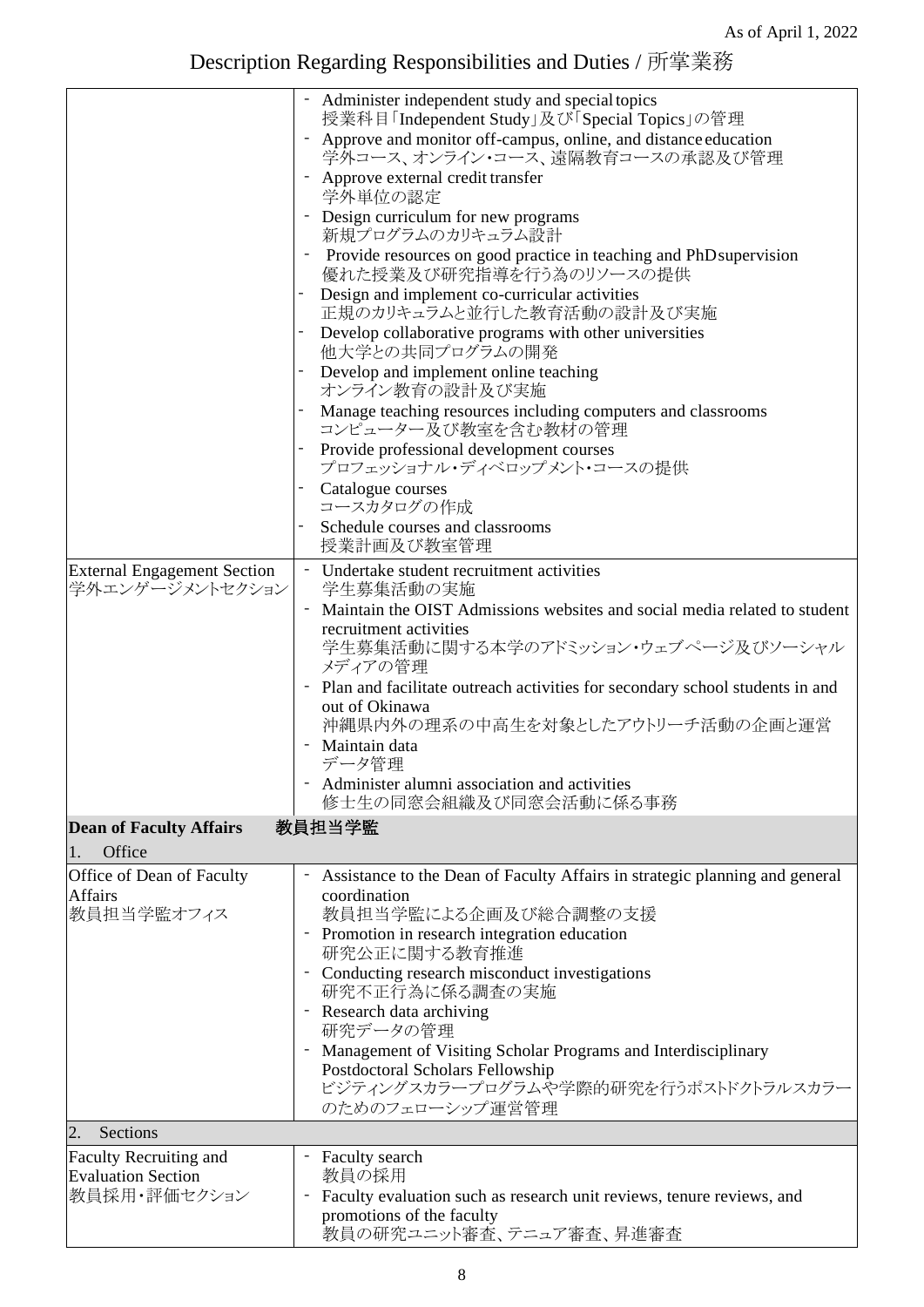|                                                                       | - External reviews for STAs                                                                                                             |  |
|-----------------------------------------------------------------------|-----------------------------------------------------------------------------------------------------------------------------------------|--|
|                                                                       | サイエンス・テクノロジー・アソシエイトの外部評価                                                                                                                |  |
|                                                                       | Annual Performance Appraisal for Faculty and STAs<br>教員及びサイエンス・テクノロジー・アソシエイトの年次業績評価                                                     |  |
|                                                                       | Secretary to the Space Allocation Committee (SAC)<br>スペース配分委員会の事務局                                                                      |  |
| <b>Academic Human Resources</b>                                       | Appointment and employment management of faculty and research unit                                                                      |  |
| Section<br>アカデミック人事セクション                                              | personnel<br>教員と研究ユニット所属職員に関する任用と雇用契約管理<br>Management of information about faculty and research unit personnel<br>教員と研究ユニット所属職員に関する情報管理 |  |
|                                                                       | - Provide HR consultation to faculty and research unit personnel<br>教員と研究ユニット所属職員に関する人事相談全般                                             |  |
|                                                                       | - Performance evaluation of Research Unit Technicians and Research Unit<br>Administrators                                               |  |
|                                                                       | 技術員及びリサーチユニットアドミニストレーターの評価<br>Appointments and administrative support for STG, Dean's Research Group,                                   |  |
|                                                                       | and RUA Group                                                                                                                           |  |
|                                                                       | サイエンス・テクノロジー・グループ、リサーチユニットアドミニストレーターグ<br>ループ、ディーンズ・リサーチ・グループに属する職員の任用及び事務サポ<br>$-\mathsf{h}$                                            |  |
| <b>Center for Professional</b>                                        | Professional development of faculty, researchers, students, administrative<br>$\blacksquare$                                            |  |
| Development and Inclusive<br>Excellence (C-Hub)                       | staff, leaders and alumni<br>教員・研究員・学生・事務職員・管理者及び同窓生の能力開発                                                                               |  |
| プロフェッショナル・ディベロッ                                                       | - Production of professional development scholarly work (publications,                                                                  |  |
| プメント&インクルーシブ・エク<br>セレンスセンター                                           | digital media, guidelines, conference papers, etc.)<br>能力開発に関する学術資料(出版物、電子媒体、ガイドライン、会議資料<br>等)作成                                        |  |
|                                                                       | Establishment of collaborations with external partners to enhance                                                                       |  |
|                                                                       | professional development<br>他研究・教育機関等との能力開発に関する協力関係構築                                                                                   |  |
|                                                                       | Cultivate community across OIST through promotion of diversity, equity,                                                                 |  |
|                                                                       | and inclusion (DEI)<br>多様性・公正性・インクルージョン(DEI)の目標推進を通じた全学的な帰属<br>意識・互助精神の醸成                                                               |  |
|                                                                       | Advisory on DEI best practices and procedures related to University's                                                                   |  |
|                                                                       | mission in research, education and innovation<br>大学における研究・教育・イノベーション全般に関する多様性・公正性・イン<br>クルージョン(DEI) 啓蒙・助言                               |  |
|                                                                       | Organization and management of OIST Alumni and Associate Network<br>(OAAN) and the OAAN Working Group and Advisory Committee            |  |
|                                                                       | OIST同窓生ネットワークとワーキンググループ及び諮問委員会の組織及び<br>運営                                                                                               |  |
| <b>Library Section</b><br>ライブラリーセクション                                 | - Operation of University Library and Institutional Repository<br>大学図書館及び機関リポジトリの運営                                                     |  |
| ション担当)                                                                | 首席副学長(技術開発イノベー<br><b>Executive Vice President for Technology Development and Innovation</b>                                             |  |
|                                                                       | Technology Development and Innovation Center 技術開発イノベーションセンター                                                                            |  |
| Office of Technology<br>Development and Innovation技<br>術開発イノベーションオフィス | - Assistance to the Executive Vice President in strategic planning and general<br>coordination<br>首席副学長による企画及び総合調整の支援                   |  |
| R&D Cluster Programs Section                                          | - Support technology development research and promote development of a                                                                  |  |
| R&Dクラスタープログラムセクシ<br>ヨン                                                | global R&D cluster in Okinawa<br>技術開発研究の支援及び沖縄における国際的なR&Dクラスター発展の推<br>進                                                                 |  |
| <b>Business Development Section</b><br>事業開発セクション                      | - Manage relationships with industry, promote entrepreneurship and startups<br>産学連携の管轄及び起業家精神、スタートアップの促進                                |  |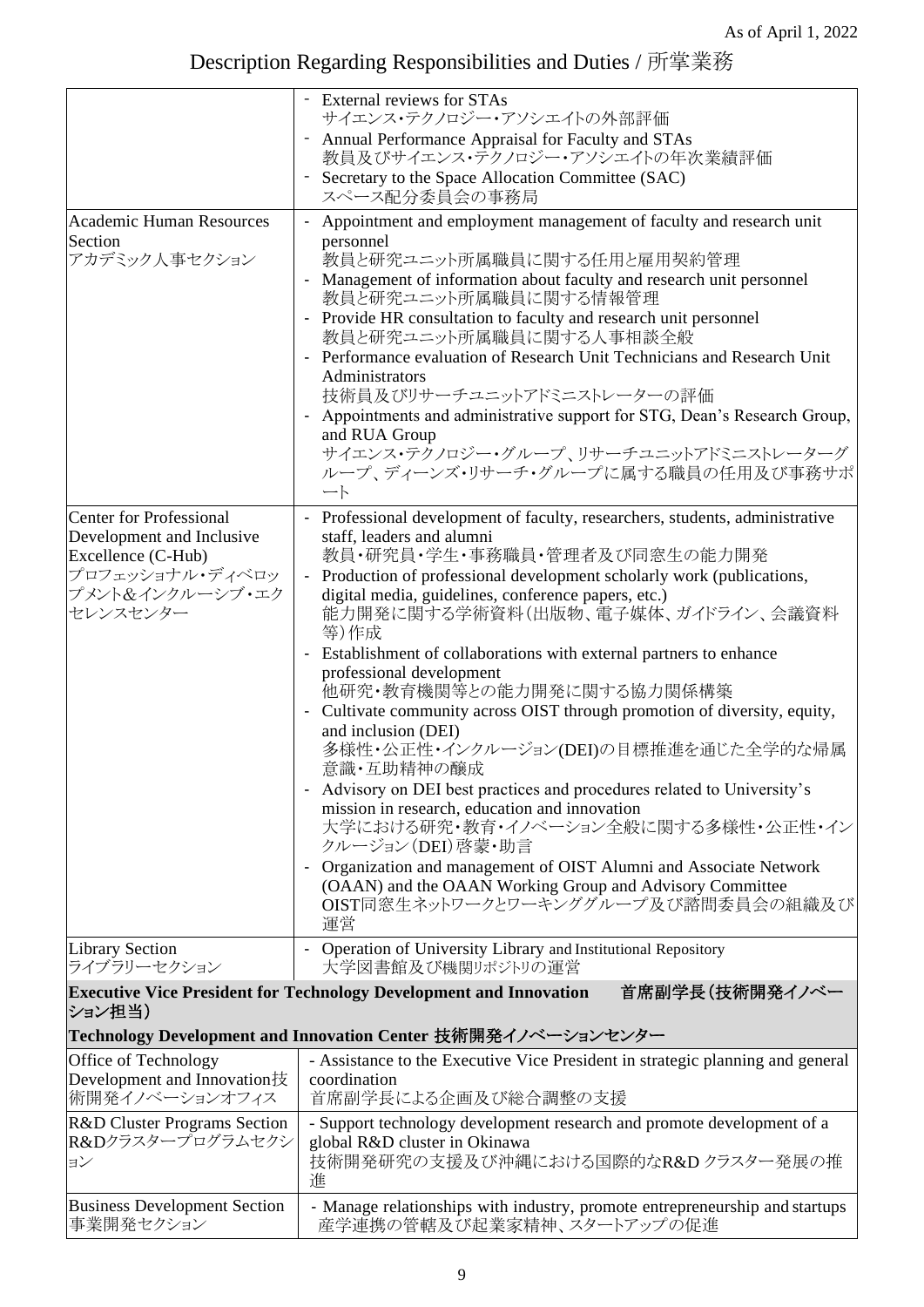| <b>Technology Licensing Section</b><br>技術移転セクション                            | - Intellectual property management<br>知的財産管理                                                                                                                                                                                                                                                                                                |
|-----------------------------------------------------------------------------|---------------------------------------------------------------------------------------------------------------------------------------------------------------------------------------------------------------------------------------------------------------------------------------------------------------------------------------------|
|                                                                             | - Technology licensing and transfer<br>技術移転                                                                                                                                                                                                                                                                                                 |
| <b>Vice President for Financial Management</b>                              | 副学長(財務担当)                                                                                                                                                                                                                                                                                                                                   |
| Division for Financial<br>Management<br>財務ディビジョン                            | - Assistance to the Vice President in strategic planning and general<br>coordination<br>副学長による企画及び総合調整の支援<br>Handling of Board of Audit (BOA)<br>会計検査院の対応                                                                                                                                                                                   |
| <b>Budget Section</b><br>予算セクション                                            | Budget Planning and Compilation for the Entire University<br>大学全体の予算計画・編成<br><b>Budget Request to the Government</b><br>政府への予算要求<br><b>Budget Allocation Plan Formulation</b><br>予算配分案の策定<br><b>Budget Execution Management</b><br>予算執行管理<br>Reporting to the Government and Executives<br>政府およびエグゼクティブへの報告                                 |
| <b>Accounting Section</b><br> 経理セクション                                       | Accounting<br>経理<br>Asset management<br>資産管理<br>- Tax<br>税務<br>Reimbursement for Travel expense, meeting expense, and honorarium<br>旅費・会議費・謝金の精算                                                                                                                                                                                            |
| Procurement and Supplies<br>Section<br>調達セクション                              | Tenders and contracts<br>入札及び契約<br>Supply chain management<br>サプライチェーンの管理<br>Contract (Procurement) Review Committee (Goods, Services and<br>Construction)<br>契約監視委員会(物品、役務及び建設工事)の事務局                                                                                                                                                      |
| Vice President for Buildings and Facilities Management                      | 副学長(施設管理担当)                                                                                                                                                                                                                                                                                                                                 |
| <b>Buildings and Facilities</b><br><b>Management Division</b><br>施設管理ディビジョン | Assistance to the Vice President in strategic planning and general<br>coordination<br>副学長による企画及び総合調整の支援                                                                                                                                                                                                                                     |
| <b>Campus Building Section</b><br>キャンパス建設セクション                              | - Land acquisition<br>土地の取得に関すること<br>New construction<br>新築工事の実施に関すること<br>Interactions with central and local government departments regarding<br>campus building.<br>キャンパス建設に関する国や地方自治体との連絡調整<br>Management of non-academic areas of campus (including admin and<br>campus village areas)<br>アカデミックエリア以外のキャンパスの管理(事務部門及びビレッジゾーン<br>エリアを含む) |
| Facilities Operation and Use<br>Section<br>施設運用セクション                        | Fit-out and modification of buildings and facilities<br>建物及び施設のフィットアウト及び修正・変更<br>Managing and tracking allocation of space to researchers<br>研究者へのスペースの配分及びその記録に関すること                                                                                                                                                                       |
| <b>Facility Management Section</b><br>施設管理セクション                             | Overall operation and maintenance of all land and facilities<br>建物及び施設の維持管理全般に関すること<br>Optimizing use of energy, water and other utilities                                                                                                                                                                                                  |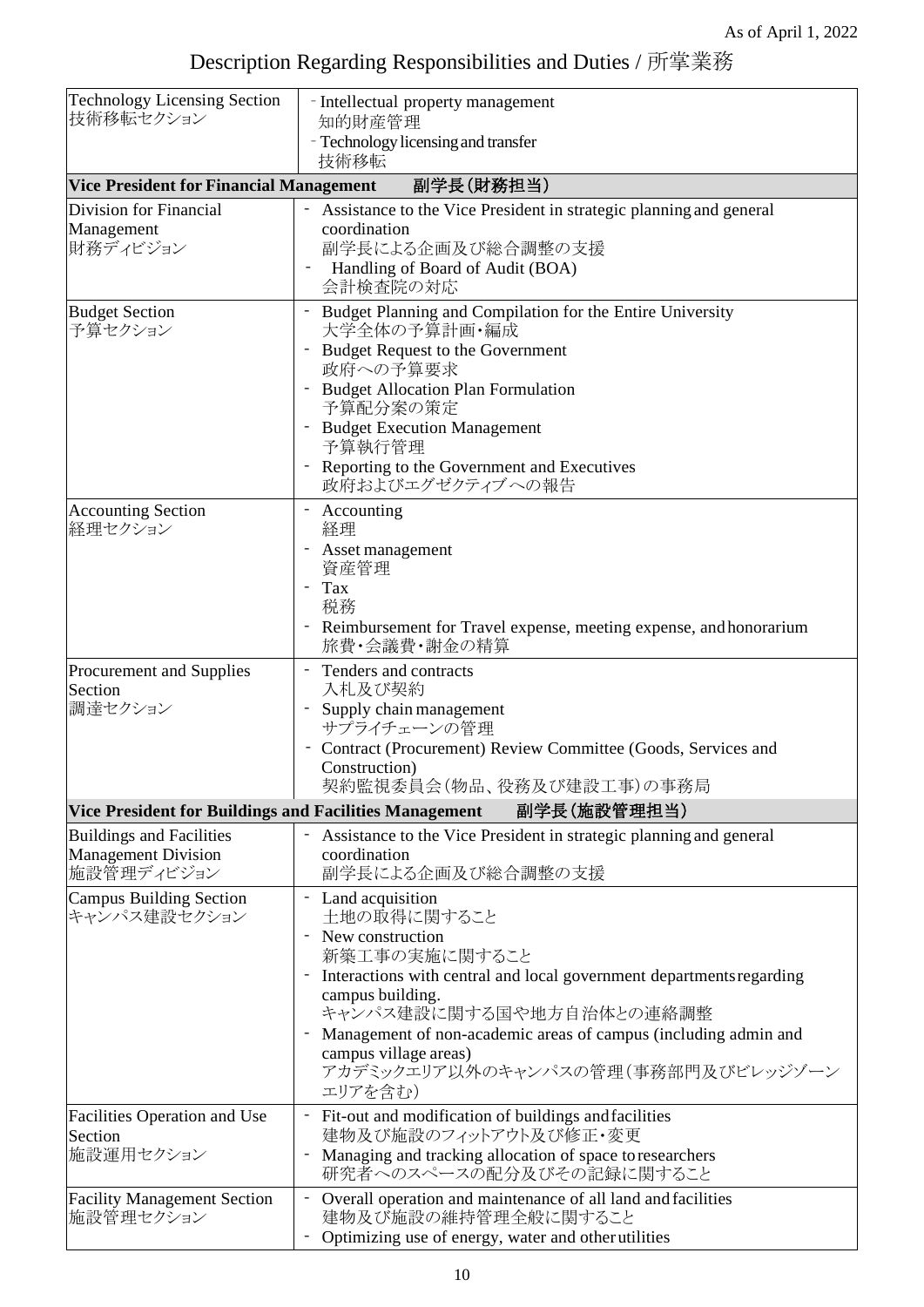|                                                              | エネルギー、水、その他光熱資源の最適な利用に関すること                                                                                                                       |  |
|--------------------------------------------------------------|---------------------------------------------------------------------------------------------------------------------------------------------------|--|
|                                                              | Vehicles                                                                                                                                          |  |
|                                                              | 学用車の管理                                                                                                                                            |  |
|                                                              | Safety of all users of campus (excluding safety of laboratory activities)<br>キャンパス利用者全般の安全管理(研究室の安全管理を除く)                                         |  |
|                                                              | Access management and physical security of campus and facilities<br>キャンパス及び本学施設へのアクセス管理及びセキュリティー                                                  |  |
| <b>Housing Management Section</b>                            | - Management of entire on and off campus housing                                                                                                  |  |
| ハウジング管理セクション                                                 | オン、オフキャンパスハウジング全般の管理<br>Plan for future housing                                                                                                   |  |
|                                                              | 将来のハウジング計画                                                                                                                                        |  |
| <b>Budget and Contract</b>                                   | $\qquad \qquad \blacksquare$<br>Tenders, contracts management and process of related documents for                                                |  |
| <b>Management Section</b>                                    | facilities construction, renovation and maintenance.                                                                                              |  |
| 施設予算・契約管理セクション                                               | 施設及びキャンパスの整備、改修、維持管理に係る入札及び契約管理<br>並びに関連書類の作成                                                                                                     |  |
|                                                              | Facilities budget control and process of related documents<br>施設予算管理及び関連書類の作成                                                                     |  |
|                                                              | Ancillary works relating to tenders, contracts and budget management.<br>$\overline{\phantom{0}}$                                                 |  |
|                                                              | (inspection, payment, application, submission, notification, transaction<br>with and reporting to the CAO, disclosure of information, fixed asset |  |
|                                                              | management)                                                                                                                                       |  |
|                                                              | 上記に付随する業務(検収・支払手続き、申請、届出、内閣府との連絡<br>調整及び報告、情報公表、固定資産管理)                                                                                           |  |
| <b>Vice President for Communication and Public Relations</b> | 副学長(広報担当)                                                                                                                                         |  |
| Communication and Public                                     | Assistance to the Vice President in internal/external communication and                                                                           |  |
| <b>Relations Division</b><br>広報ディビジョン                        | outreach and translation/interpretation services<br>副学長による内部及び外部広報活動の支援、翻訳及び通訳業務                                                                  |  |
| Digital Content, Brand and                                   | - Web design and development                                                                                                                      |  |
| Design Section                                               | ウェブデザイン、デベロップメント                                                                                                                                  |  |
| デジタルコンテント・ブランドデ<br>ザインセクション                                  | - Public web and social media.<br>ウェブサイト及びソーシャルメディアの運営・管理                                                                                         |  |
|                                                              | Multimedia production.<br>マルチメディア制作                                                                                                               |  |
| <b>Media Relations Section</b><br>メディア連携セクション                | - Press relations<br>プレス関係                                                                                                                        |  |
|                                                              | Writing                                                                                                                                           |  |
|                                                              | 広報記事等の執筆                                                                                                                                          |  |
| <b>Community Relations Section</b>                           | - Tours                                                                                                                                           |  |
| 地域連携セクション                                                    | 訪問者対応<br>Exhibitions                                                                                                                              |  |
|                                                              | エキシビション                                                                                                                                           |  |
|                                                              | Community outreach and events<br>地域広報活動及びイベント                                                                                                     |  |
| <b>Vice President for Human Resource</b><br>副学長(人事担当)        |                                                                                                                                                   |  |
| <b>Human Resource Division</b><br>人事ディビジョン                   | Support to the Vice President in strategic planning and general coordination<br>副学長による企画及び総合調整の支援                                                 |  |
|                                                              | <b>Diversity Operation Management</b><br>ダイバーシティ推進                                                                                                |  |
|                                                              | Administration of Gender Equity, Diversity, and Inclusion committee<br>男女共同参画・ダイバーシティ&インクルージョン委員会の運営                                              |  |
|                                                              | Work Life Balance including Travel Support Program administration<br>-<br>トラベルサポートプログラムの監督を含むワークライフバランス                                           |  |
| <b>HR Management Section</b>                                 | Employee Management (employee record, agreement and attendance<br>$\overline{a}$                                                                  |  |
| 人事マネジメントセクション                                                | management)<br>職員管理(人事記録、契約手続、勤怠)                                                                                                                 |  |
|                                                              | <b>Compensation and Benefits Operation</b><br>給与福利業務                                                                                              |  |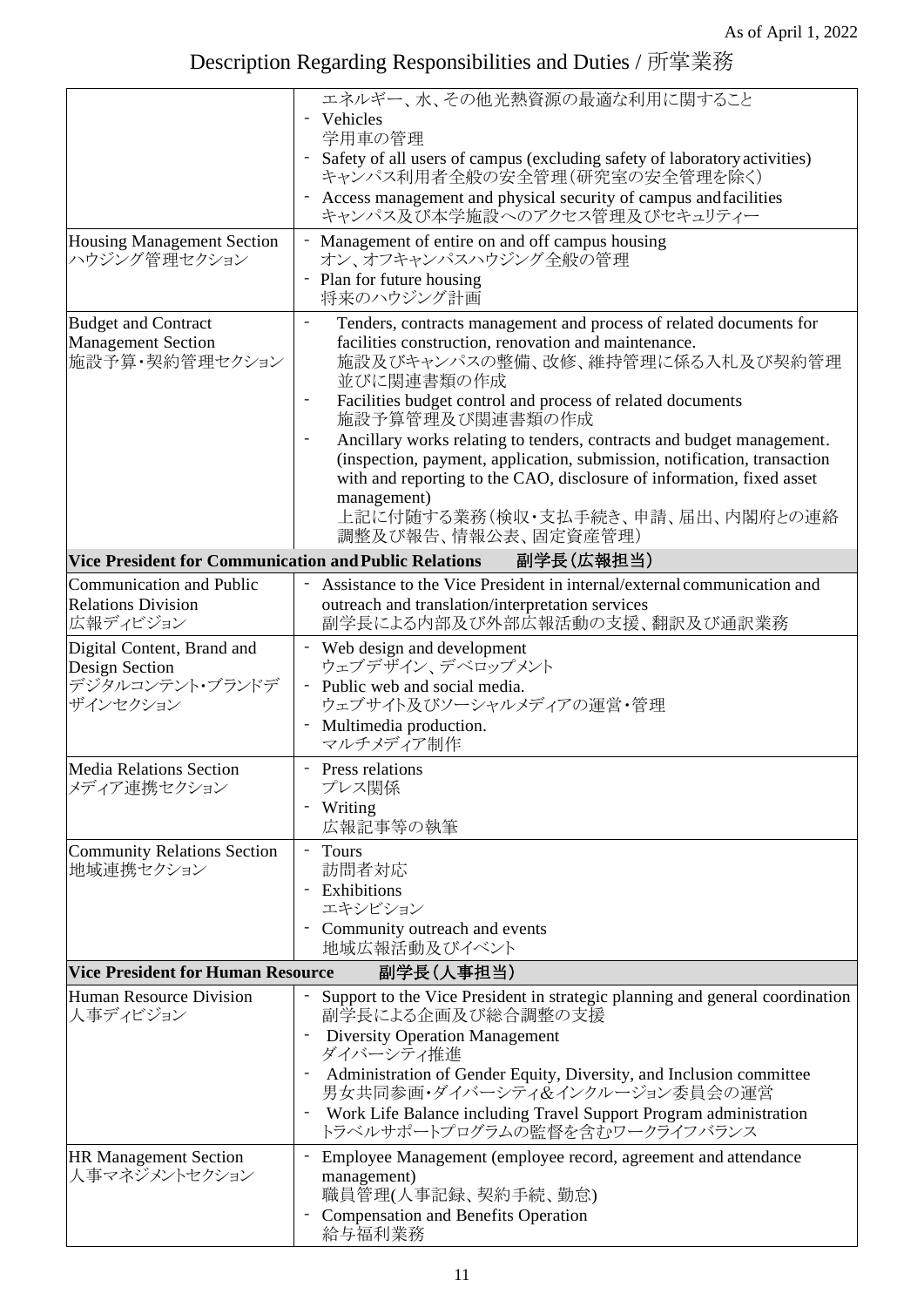|                                                      | Compensation (salary and benefit)<br>報酬(給与及びベネフィット)                                                                                                 |
|------------------------------------------------------|-----------------------------------------------------------------------------------------------------------------------------------------------------|
|                                                      | Social Insurance Administration<br>社会保険業務                                                                                                           |
| <b>Employee and Labor Relations</b><br>Section       | - Employee and Labor Relations<br>労務                                                                                                                |
| 労務セクション                                              | - Performance Evaluation<br>業績評価(人事評価)                                                                                                              |
| <b>Recruiting Section</b><br>採用セクション                 | <b>Recruiting and Onboarding</b><br>採用活動及び入校手続                                                                                                      |
| Training and Education Section<br>教育研修セクション          | Training and Education<br>教育研修                                                                                                                      |
|                                                      | <b>Talent Development</b><br>人材育成                                                                                                                   |
| <b>Relocation Support Services</b><br>Section        | - Relocation Support<br>赴任支援                                                                                                                        |
| 赴任サポートサービスセク<br>ション                                  | Manages/processes visa (residence status)<br>在留資格管理·手続                                                                                              |
|                                                      | Manages/processes co-signer for housing contract<br>賃貸契約連帯保証の管理・手続                                                                                  |
| <b>Vice President for Information Technology</b>     | 副学長(情報技術担当)                                                                                                                                         |
| <b>IT Division</b>                                   | Assistance to the Vice President for Information Technology in strategic                                                                            |
| ITディビジョン                                             | planning and general coordination<br>副学長による戦略立案及び総合調整の支援                                                                                            |
| <b>Operation and Support Section</b><br>運用・サポートセクション | - Provision of IT services to all areas of the University<br>大学全体に IT サービスを提供                                                                       |
|                                                      | Management of IT asset and software purchasing for the administration and                                                                           |
|                                                      | research support divisions<br>事務部門及びリサーチサポートディビジョンの IT 資産及びソフトウェアの購<br>入管理                                                                          |
|                                                      | Management of the data center and IT facilities (IT room and network<br>room)                                                                       |
|                                                      | データセンター及び学内IT設備の管理                                                                                                                                  |
|                                                      | Management of the enterprise data networking, voice communications, and<br>related supporting technologies.<br>エンタープライズ・データ・ネットワーク、音声通信、及び関連するサポート・ |
|                                                      | テクノロジーの管理                                                                                                                                           |
|                                                      | To ensure the OIST network is secure, scalable and reliable in day-to-day<br>operation                                                              |
|                                                      | OISTネットワークの安定、安全、拡張可能性、信頼性を日々のオペレーシ<br>ョンで保証                                                                                                        |
|                                                      | Management of enterprise information systems and solution that support<br>OIST business operation.                                                  |
|                                                      | OISTのビジネス・オペレーションをサポートするエンタープライズ情報シス<br>テム及びそれに係る運用保守                                                                                               |
|                                                      | Provision of Audio Visual and Video Conferencing services to all areas of<br>the University                                                         |
|                                                      | 大学全体にオーディオビジュアル及びビデオ会議サービスを提供<br>Management of current and future OIST Audio Visual services, facilities                                            |
|                                                      | and equipment<br>現在及び将来のOISTのオーディオビジュアルサービスと設備及び機器の<br>管理                                                                                           |
|                                                      | To ensure all OIST Audio Visual equipment is secure, scalable and reliable                                                                          |
|                                                      | in day-to-day operation<br>OISTの全てのオーディオビジュアル機器の安定、拡張可能性、信頼性を<br>日々のオペレーションで保証                                                                      |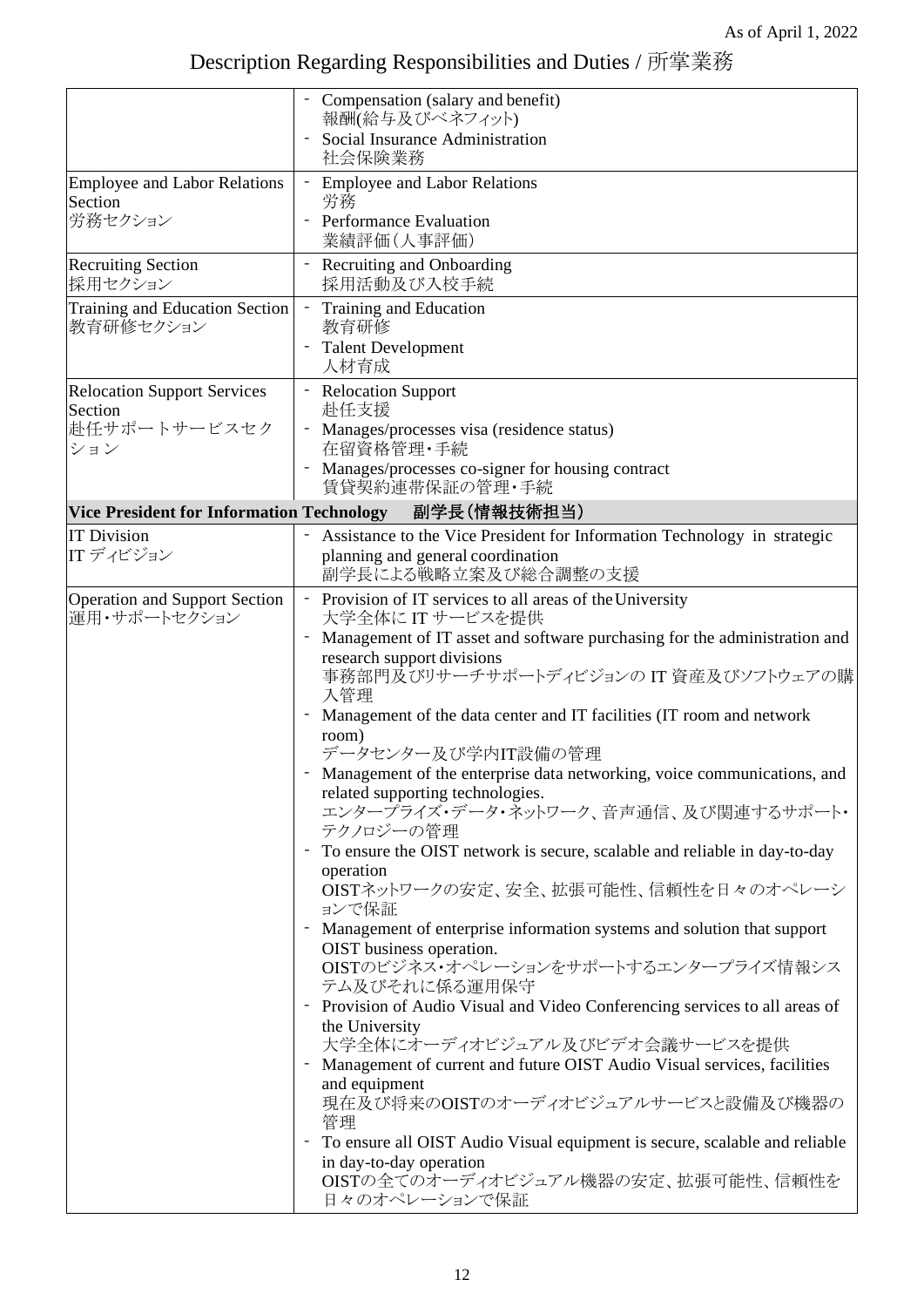| Project Planning and<br>- Planning, procurement, and implementation of enterprise information<br>systems and solution that support OIST business operation.<br><b>Implementation Section</b><br>プロジェクト企画実装セクション<br>テム及びソリューションの設計、調達及び実装                                                                                                                                                     |                                                                                                                                                                                                                                                                               |
|----------------------------------------------------------------------------------------------------------------------------------------------------------------------------------------------------------------------------------------------------------------------------------------------------------------------------------------------------------------------------------------------|-------------------------------------------------------------------------------------------------------------------------------------------------------------------------------------------------------------------------------------------------------------------------------|
| of evolving business requirements<br>大学全体のステークホルダーと連携し、進化するビジネス要件に対応<br>and administration efficient, effective and compliant.<br>業務プロセスの設計と最適化<br>- Planning, procurement, and implementation of the enterprise data<br>networking, voice communications, and related supporting technologies.<br>テクノロジーの設計、購入及び導入<br>Planning, procurement, and implementation of future OIST Audio Visual | OISTのビジネス・オペレーションをサポートするエンタープライズ情報シス<br>- Engagement with stakeholders throughout the University to remain abreast<br>- Design and business process optimization that makes research, education,<br>研究、教育、及び事務を、効率的・効果的かつ法令を遵守して行うための<br>エンタープライズ・データ・ネットワーク、音声通信、及び関連するサポート・ |
| services, facilities and equipment<br>将来のOISTのオーディオビジュアルサービスと設備及び機器の設計、調<br>達及び実装                                                                                                                                                                                                                                                                                                            |                                                                                                                                                                                                                                                                               |

### **Vice President for University Community, Child & Youth Services** 副学長(大学コミュニティ・チャイルド&ユースサービス担当)

1. Office

| Office of the Vice<br>President for University<br>Community, Child &<br><b>Youth Services</b><br>副学長(大学コミュニティ・チャ<br>イルド&ユースサービス担当)<br>オフィス | Assistance to the Vice President for University Community, Child & Youth<br>Services in strategic planning and general coordination<br>副学長による企画及び総合調整の支援<br>Provision of educational support and services for non-Japanese children of<br>OIST faculty, staff and students<br>OISTの外国人教職員及び学生の子に向けた教育支援サービスの提供<br>Organization and oversight of food services for faculty, staff, students and<br>visitors<br>教職員、学生、訪問者を対象とするフードサービスの体系化と監督<br>- Management of café and restaurant premises<br>カフェ及びレストラン施設の管理<br>- Provision of administrative support for child and youth services<br>チャイルド&ユースサービスに係る事務支援 |  |  |
|--------------------------------------------------------------------------------------------------------------------------------------------|---------------------------------------------------------------------------------------------------------------------------------------------------------------------------------------------------------------------------------------------------------------------------------------------------------------------------------------------------------------------------------------------------------------------------------------------------------------------------------------------------------------------------------------------------------------------------------------------------------------|--|--|
| <b>University Community Services</b><br>2.                                                                                                 |                                                                                                                                                                                                                                                                                                                                                                                                                                                                                                                                                                                                               |  |  |
| <b>Recreation Services</b><br>レクリエーションサービス                                                                                                 | Provision, coordination, and support for clubs and other recreation<br>activities for faculty, staff, students, and their families<br>教職員、学生、及びその家族を対象とするクラブその他レクリエーション活<br>動に関する調整及び支援<br>Development of recreation and well-being programming for faculty, staff,<br>students, and their families.<br>教職員、学生、及びその家族を対象とするレクリエーション及びウェルビー<br>イングプログラムの開発<br>- Management/oversight of recreation facilities on the main campus.<br>メインキャンパス内のレクリエーション施設の管理・運営                                                                                                                                                |  |  |
| <b>Resource Center</b><br>リソースセンター                                                                                                         | Provision of information and support services to assist faculty, staff,<br>$\overline{\phantom{a}}$<br>students, and their families in their daily lives<br>教職員、学生、及びその家族を対象とする日常生活に関する情報提供及<br>び支援                                                                                                                                                                                                                                                                                                                                                                                                           |  |  |
| Ganjuu Wellbeing Service<br>がんじゅうサービス                                                                                                      | Provision of a range of services, including advice, consultation, and<br>psychological therapy, to support the wellbeing of faculty, staff, students,<br>and their family members, and training and workshops to build<br>organizational health and wellbeing.<br>教職員、学生、及びその家族の心身の健康を支援するための助言、相談、<br>心理療法を含む幅広いサービス、並びに、健全で快適な組織を築き上げ<br>るための研修及びワークショップの提供                                                                                                                                                                                                                                                 |  |  |